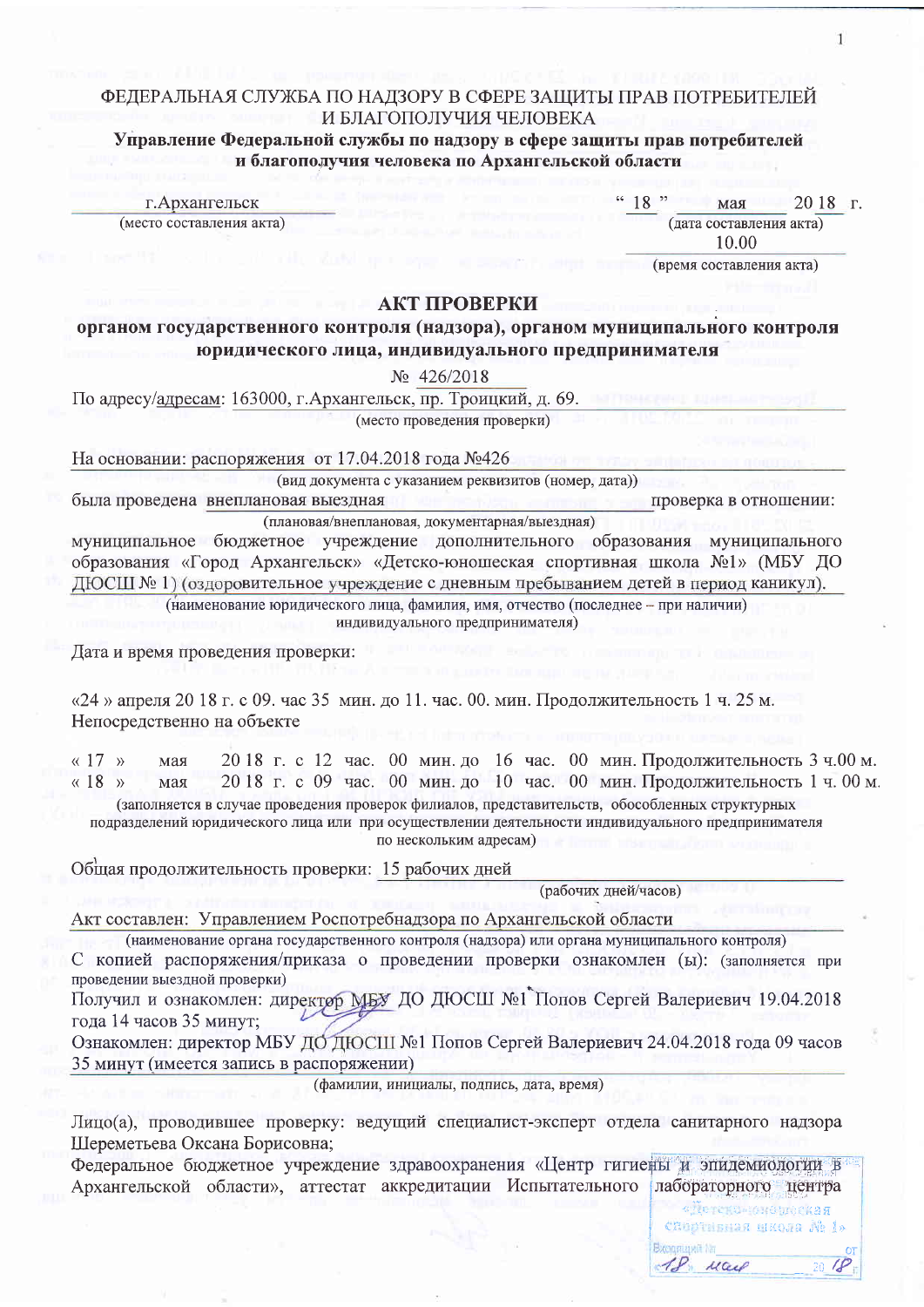№РОСС RU.0001.510413 от 23.05.2013 года (действителен до 23.05.2018 года, выдано Федеральной службой по аккредитации):

Зубатова Светлана Ивановна, помощник врача по общей гигиене отдела обеспечения санитарного надзора.

(фамилия, имя, отчество (последнее - при наличии), должность должностного лица (должностных лиц), проводившего (их) проверку; в случае привлечения к участию в проверке экспертов, экспертных организаций указываются фамилии, имена, отчества (последнее - при наличии), должности экспертов и/или наименования экспертных организаций с указанием реквизитов свидетельства об аккредитации и наименование органа по аккредитации, выдавшего свидетельство)

При проведении проверки присутствовали: директор МБУ ДО ДЮСШ №1 Попов Сергей Валериевич

(фамилия, имя, отчество (последнее - при наличии), должность руководителя, иного должностного лица (должностных лиц) или уполномоченного представителя юридического лица, уполномоченного представителя индивидуального предпринимателя, уполномоченного представителя саморегулируемой организации (в случае проведения проверки члена саморегулируемой организации), присутствовавших при проведении мероприятий по проверке)

#### Представлены документы:

- приказ от 22.03.2018 года №36 «Об организации оздоровительного лагеря с дневным пребыванием»:

- договор на оказание услуг по комплексной уборке помещений от 01.04.2018м года  $N_2$ 01-4

- договор об оказании услуг по медицинскому обслуживанию несовершеннолетних в оздоровительном лагере с дневным пребыванием (при отсутствии медицинского кабинета) от 22.02.2018 года №20/18 с ГБУЗ АО «АГДП»;

- договор сервисного обслуживания от 01.01.2018 года №48 с ООО «Экологическая техника»;

- гражданско-правовой договор на оказание услуг по организации горячего питания детей в детском оздоровительном лагере с дневным пребыванием в период летних каникул от 19.03.2018 года с ИП Спиридоновым Ю.Г, срок действия с 30.05.2018 года по 23.06.2018 года;

- договор на оказание услуг по планово-регулярному вывозу (транспортированию) и размещению (захоронению) отходов производства и потребления (в том числе твердых коммунальных отходов), медицинских отходов класса А от 01.01.2018 года №182;

- режим дня;

- штатное расписание;

MG

- свидетельство о государственной регистрации на дезинфицирующее средство.

В соответствии с приказом от 22.03.2018 года №36 «Об организации оздоровительного лагеря с дневным пребыванием» при МБУ ДО ДЮСШ № 1 по адресу: 163000, г. Архангельск, пр. Троицкий, д. 69 планируется открытие летнего оздоровительного учреждения (далее - ЛОУ) с дневным пребыванием детей в период каникул.

В соответствии с требованиями СанПиН 2.4.4.2599-10 «Гигиенические требования к устройству, содержанию и организации режима в оздоровительных учреждениях с дневным пребыванием детей в период каникул»:

п.1.3. п.1.5. МБУ ДО ДЮСШ № 1 по адресу: по адресу: 163000, г. Архангельск, пр. Троицкий, д. 69 планируется открытие ЛОУ с дневным пребыванием детей с 30.05.2018 года по 23.06.2018 года (18 рабочих дней), количество детей всего 40 человек, количество отрядов - 2 (1 отряд - 20 человек; 2 отряд - 20 человек). Возраст детей 9-12 лет (девочки).

Режим работы с ЛОУ с 08.30. часов до 14.30. часов. Количество смен - 1.

п. 1.6. Управлением Роспотребнадзора по Архангельской области МБУ ДО ДЮСШ № 1 по адресу: 163000, г. Архангельск, пр. Троицкий, д. 69 выдано санитарно-эпидемиологическое заключение от 02.04.2018 года №29.01.04.000.М.000195.04.18 о соответствии деятельности, осуществляемой организацией отдыха детей и их оздоровления, санитарно-эпидемиологическим требованиям.

п.1.7. Количество работников всего 2 человека (начальник лагеря, воспитатель - 1, воспитатель  $-1$ ).

Все работники имеют личные медицинские книжки установленного образца,  $\pi$ . 1.8.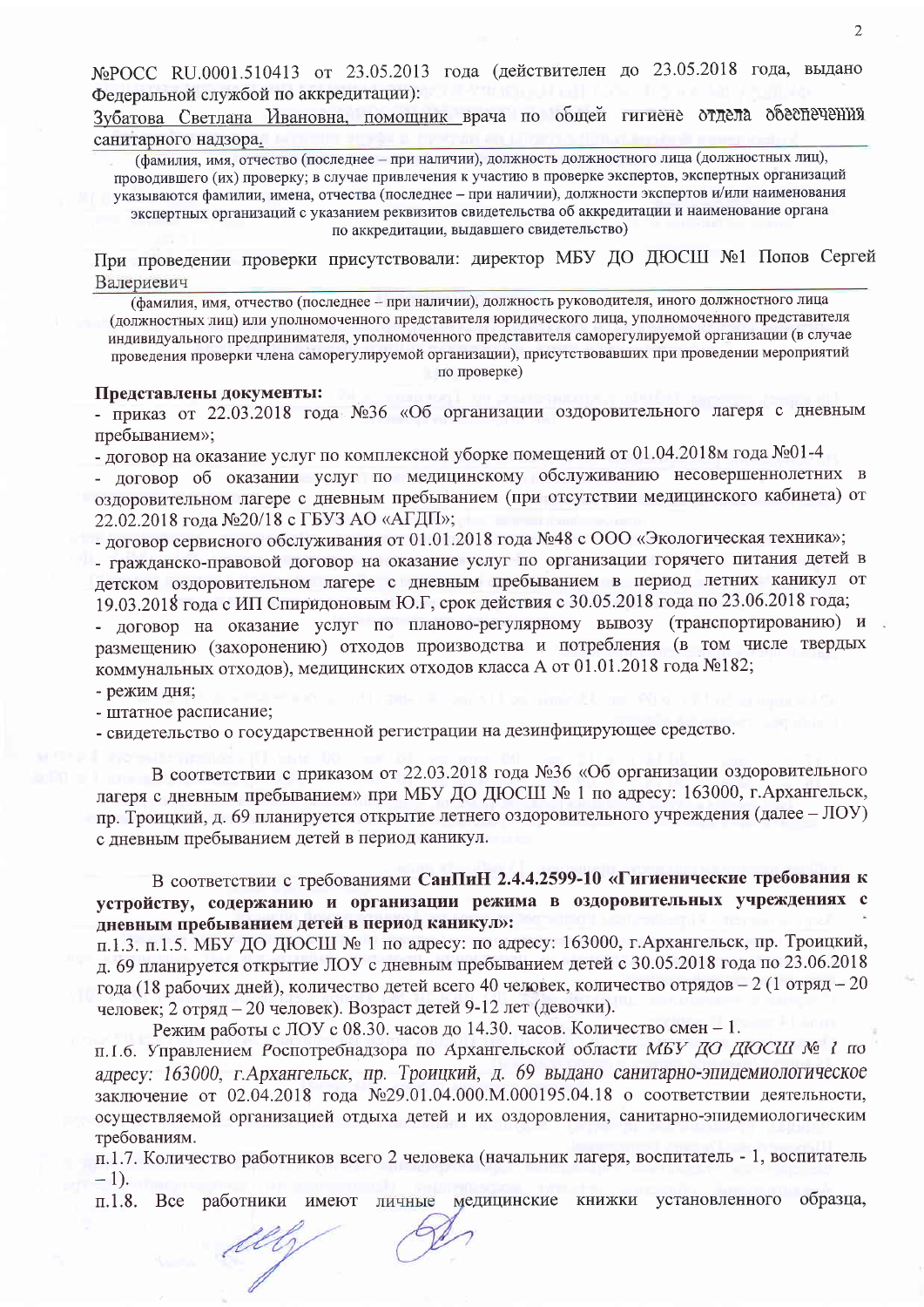медицинский осмотр и гигиеническое обучение пройдены своевременно.

п.2.1. Режим работы ЛОУ с лневным пребыванием детей при МБУ ДО ДЮСШ № 1 с 08.30. часов до 14.30, часов с организацией 2-х разового питания (завтрак, обед).

п.4.2. На территории школы отсутствует физкультурно-спортивная зона (занятия проводятся на набережной Северной Двины).

п.4.4, п.4.5. За территорией МБУ ДО ДЮСШ № 1 по адресу набережная Северной Двины, дом 98, корпус 1 установлен 1 контейнер для сбора мусора.

п.5.2. В ЛОУ с лневным пребыванием детей имеется следующий набор помещений:

1 этаж:

- разлевалка лля верхней одежды.

- раздевалки №№3.6.

- санитарный узел при раздевалках №№ 3: 1 унитаз, 1 писсуар, 1 умывальная раковина;

- санитарный узел при раздевалках №6: 1 унитаз, 1 писсуар, 1 умывальная раковина;

- зал аэробики (для кружковых занятий);

- туалет персонала;

- помешение для хранения уборочного инвентаря, приготовления дезинфицирующих растворов. 2 этаж:

- большой спортивный зал №2 (для кружковых занятий),

- помещение для хранения уборочного инвентаря.

п.5.3. Дневной сон в ЛОУ с дневным пребыванием детей при МБУ ДО ДЮСШ № 1 не организован в связи с режимом работы с 08.30. часов до 14.30. часов.

п.5.7. Медицинское обслуживание детей будет осуществляться в медицинском кабинете ГБУЗ «АГДП» по договору об оказании услуг по медицинскому обслуживанию  $AO$ несовершеннолетних в оздоровительном лагере с дневным пребыванием (при отсутствии медицинского кабинета) от 22.02.2018 года №20/18.

п.5.8. Санитарно-техническое оборудование на момент проверки исправно.

п.5.8. Количество санитарных приборов (унитазов) выделено достаточно: 1 унитаз на 20 девочек, при нормативе 1 унитаз на 20 девочек, общее количество унитазов в ЛОУ - 2 шт., численность девочек - 40 человек.

п.6.2. В зале аэробики, спортивном зале №2 (для кружковых занятий) окна, форточки оборудованы сетками от залета кровососущих насекомых, режим проветривания соблюдается.

п.8.5. Питьевой режим организован в ЛОУ через автоматы питьевой воды «Экомастер», которые установлены на 1,2 этажах МБУ ДО ДЮСШ № 1. Заключен договор сервисного обслуживания от 01.01.2018 года №48 с ООО «Экологическая техника» на обслуживание оборудования.

п.9.1. п.9.5. Представлено примерное меню для летнего лагеря с дневным пребыванием детей на возраст с 7 до 10 лет, с 11 лет и старше.

Питание детей в ЛОУ с дневным пребыванием детей при МБУ ДО ДЮСШ № 1 будет организовано в столовой филиала ФГБОУ ВПО «ГУМРФ имени адмирала С.О. Макарова» по договору с ИП Спиридоновым Ю.Г. от 19.03.2018 года, срок действия с 30.05.2018 года по 23.06.2018 года, в соответствии с которым организация питания детей с соблюдением требований СанПиН 2.4.5.2409-08 "Санитарно-эпидемиологические требования к организации питания обучающихся в общеобразовательных учреждениях, учреждениях начального и среднего профессионального образования", СанПиН 2.4.4.2599-10 «Гигиенические требования к устройству, содержанию и организации режима в оздоровительных учреждениях с дневным пребыванием детей в период каникул» возложена на ИП Спиридонова Ю.Г.

п.11.2. Уборку помещений летнего оздоровительного лагеря осуществляет ИП Полякова А.Н. на основании договора на оказание услуг по комплексной уборке помещений от 01.04.2018м года №01-4, срок действия договора по 30.06.2018 года.

п.11.4.В ЛОУ дезинфекция помещений и оборудования осуществляется с помощью средства «Люир хлор». Представлено свидетельство о государственной регистрации от 18.05.2010 года.

В соответствии с требованиями СанПиН 3.2.3215-2014 «Профилактика паразитарных болезней на территории РФ»:

 $\varphi$ ug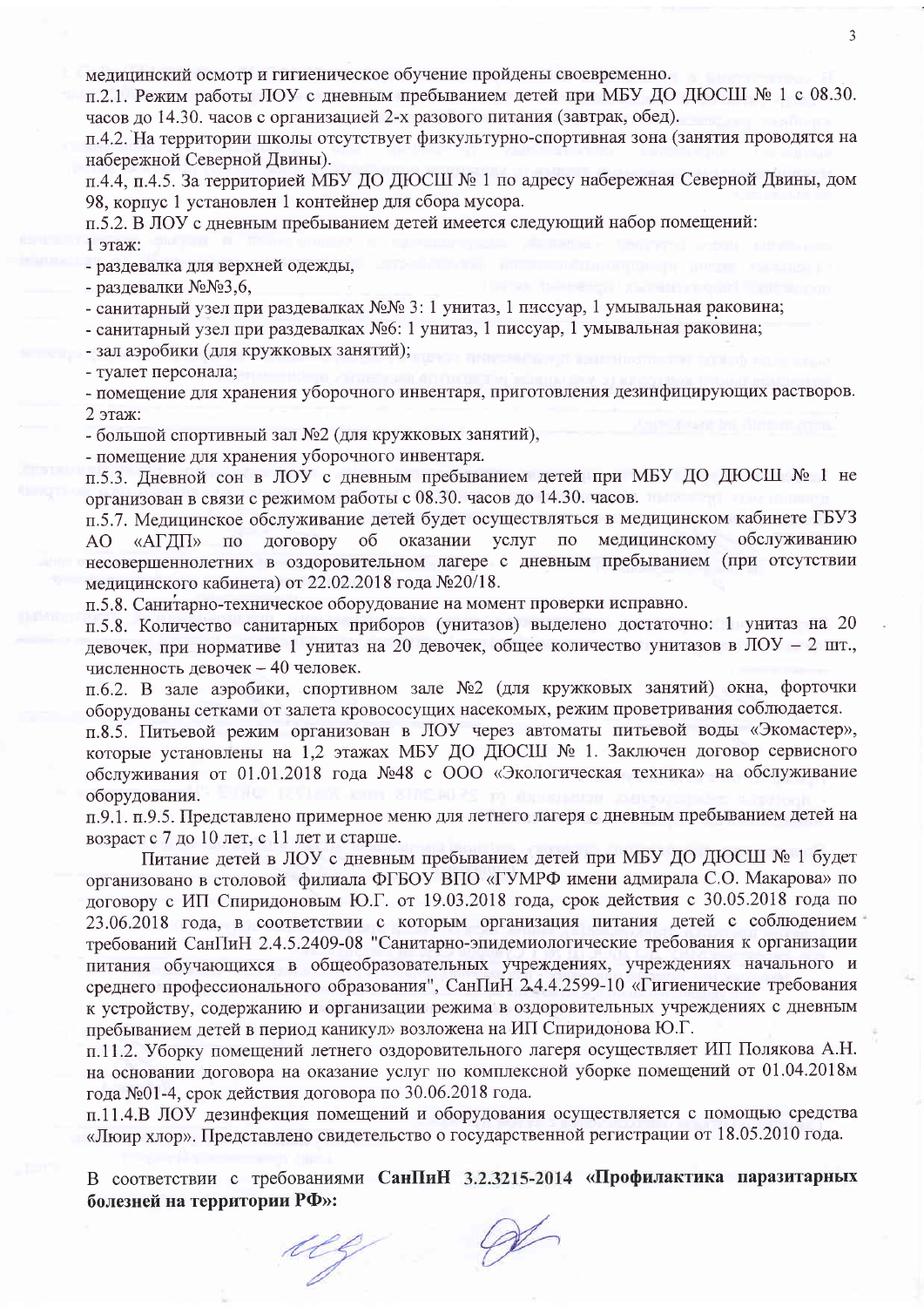В соответствии с протоколом лабораторных испытаний от 25.04.2018 года №а1731 ФБУЗ «Центр гигиены и эпидемиологии в Архангельской области» в спортивном зале №2, зале аэробики, раздевалке №6 яйца гельминтов не обнаружены.

установленных требований. требований или обязательных нарушения выявлены муниципальными правовыми актами (с указанием положений (нормативных) правовых актов): не выявлено

выявлены несоответствия сведений, содержащихся в уведомлении о начале осуществления отдельных видов предпринимательской деятельности, обязательным требованиям (с указанием положений (нормативных) правовых актов):

выявлены факты невыполнения предписаний органов государственного контроля (надзора), органов муниципального контроля (с указанием реквизитов выданных предписаний):

нарушений не выявлено:

Запись в Журнал учета проверок юридического лица, индивидуального предпринимателя, проводимых органами государственного контроля (надзора), органами муниципального контроля внесена (заполняется при проведении выездной проверки):

(подпись проверяющего)

(подпись уполномоченного представителя юридического лица, индивидуального предпринимателя, его уполномоченного представителя)

(подпись уполномоченного представителя бридического лица, индивидуального предпринимателя

его уполномоченного представителя)

Журнал учета проверок юридического лица, индивидуального предпринимателя, проводимых органами государственного контроля (надзора), органами муниципального имеется (заполняется при проведении выездной проверки):

Прилагаемые к акту документы:

(подпись проверяющего)

- протокол лабораторных испытаний от 25.04.2018 года №а1731 ФБУЗ "Центр гигиены и эпидемиологии в Архангельской области".

Подписи лиц, проводивших проверку: ведущий специалист-эксперт Шереметьева Оксана Борисовна

С актом проверки ознакомлен(а), копию акта со всеми приложениями получил(а): и.о. директора МБУ ДО ДЮСШ № 1 Суворов Сергей Геннадьевич

(фамилия, имя, отчество (последнее - при наличии), должность руководителя, иного должностного лица или уполномоченного представителя юридического лица, индивидуального предпринимателя, его уполномоченного представителя)

 $20\;18$  T. 18 " мая (иодпись)

Пометка об отказе ознакомления с актом проверки:

(подпись уполномоченного должностного лица (лиц), проводившего проверку)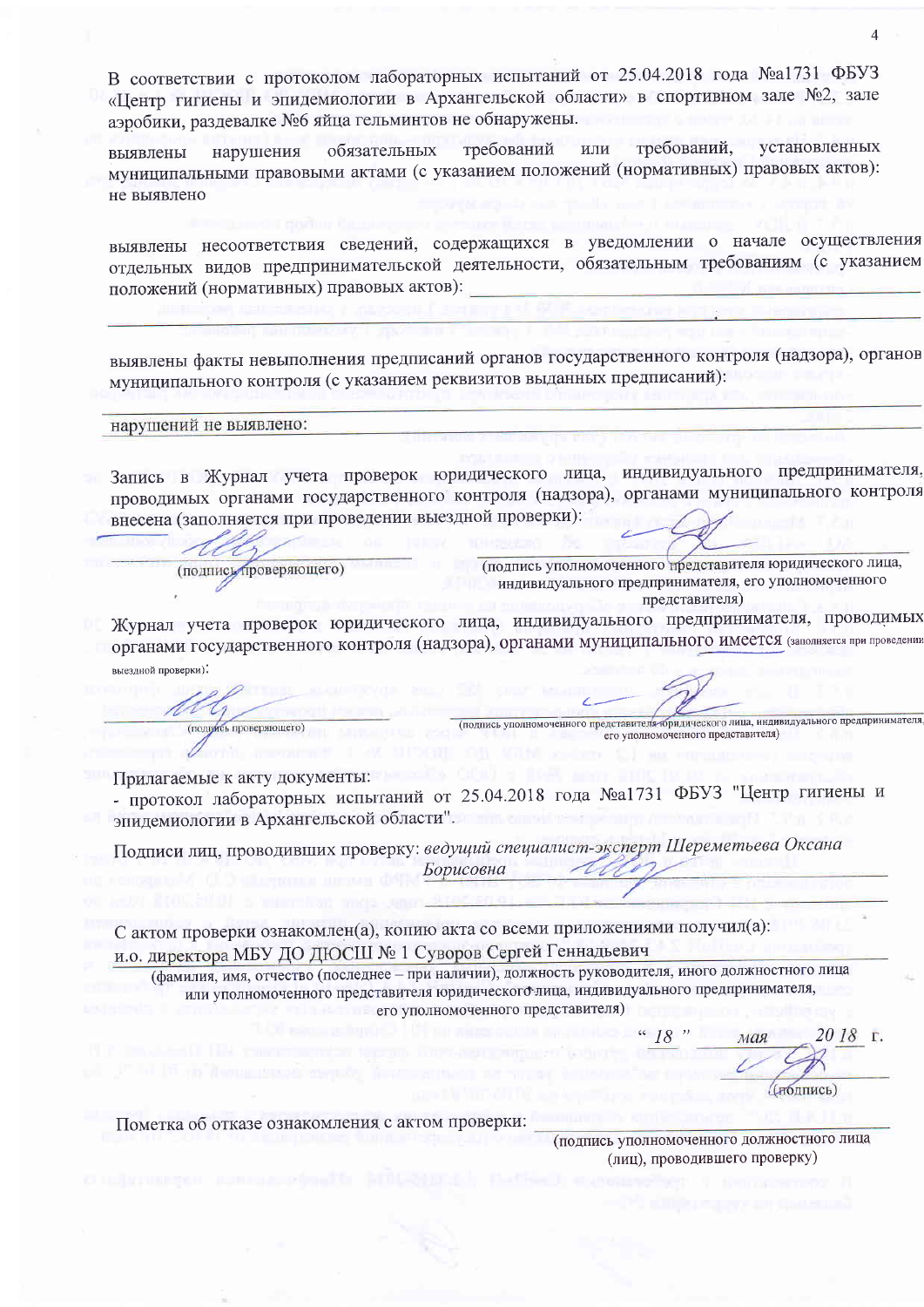# Федеральная служба по надзору в сфере защиты прав потребителей и благополучия человека Федеральное бюджетное учреждение здравоохранения «Центр гигиены и эпидемиологии в Архангельской области» Испытательный лабораторный центр

Юридический адрес: 163001, Архангельская область, г. Архангельск, пр. Троицкий, д. 164, корпус 1 Реквизиты: ОКПО 75037067 ОГРН 1052901025616 ИНН/КПП 2901134035, КПП 290101001 УФК по Архангельской области и НАО л/сч 20246U в Отделение Архангельск БИК 041117001

#### АТТЕСТАТ АККРЕДИТАЦИИ № POCC RU.0001.510413 от 23.05.2013 г.

### **УТВЕРЖДАЮ**



#### ПРОТОКОЛ ЛАБОРАТОРНЫХ ИСПЫТАНИЙ № а1731 от 25 апреля 2018 г.

1. Наименование предприятия, организации (заявитель): Управление Роспотребнадзора по Архангельской области

2. Юридический адрес: г. Архангельск, ул. Гайдара, д. 24

3. Наименование образца (пробы): Смывы с объектов внешней среды

4. Место отбора: МБУ ДО ДЮСШ №1 (оздоровительное учреждение с дневным пребыванием детей в период каникул), Архангельская область, г. Архангельск, пр. Троицкий, д. 69

5. Условия отбора, доставки

Дата и время отбора: 24.04.2018 с 09:47 до 10:07

Ф.И.О., должность: Зубатова С. И. помощник врача по общей гигиене.

Условия доставки: сумка-холодильник.

Дата и время доставки в ИЛЦ: 24.04.2018 10:45

Пробы отобраны в соответствии с МУК 4.2.2661-10 "Методы санитарно-паразитологических исследований".

#### 6. Дополнительные сведения:

Цель исследований, основание: внеплановая проверка, предписание Управления Роспотребнадзора по Архангельской области № 3435/02-4 от 17.04.2018

Пробы доставлены в опломбированном виде, в процессе транспортировки пробы целостность пломбы №4802378 не нарушена. Пломба вскрыта при кодировании пробы.

7. НД, регламентирующие объем лабораторных исследований и их оценку:

СанПиН 3.2.3215-2014 "Профилактика паразитарных болезней на территории Российской Федерации"

8. Код образца (пробы): 15.18.1731 09